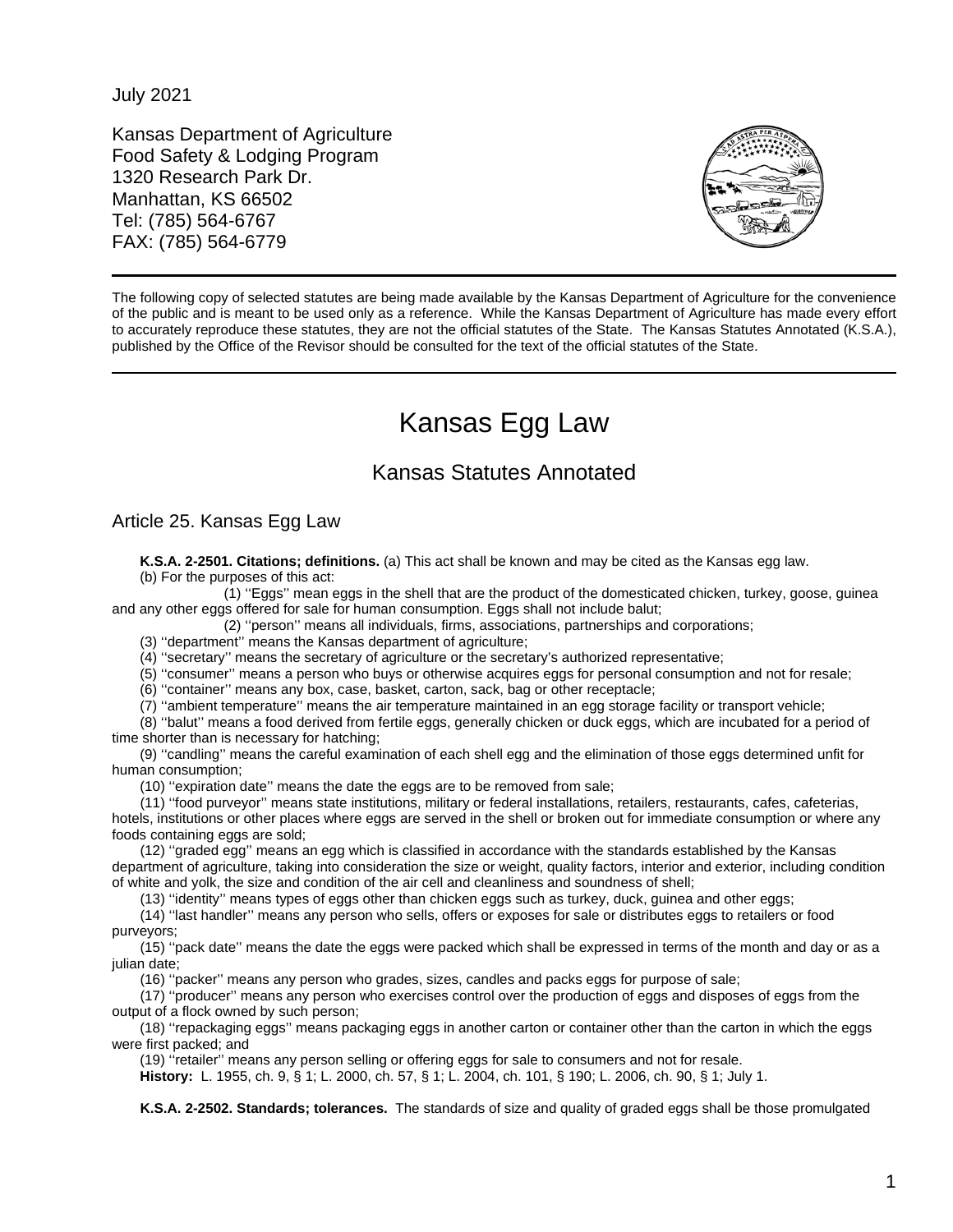and adopted by the department as provided in article 5 of chapter 74 of the Kansas Statutes Annotated and amendments thereto. The tolerances for eggs in any container or bulk lot, as determined by count, of the quality grades ''Grade AA,'' ''Grade A,'' and ''Grade B,'' shall conform to the tolerances adopted by the department as provided by statute.

**History:** L. 1955, ch. 9, § 2; L. 2000, ch. 57, § 2; L. 2006, ch. 90, § 2; July 1.

**K.S.A. 2-2503. Violations of act.** It shall be a violation of this act for any person, other than those exempted by K.S.A. 2- 2508, and amendments thereto, to:

(a) Sell graded eggs below the quality of ''Grade B'';

(b) sell graded eggs that are not labeled on the container to indicate size and quality thereof in boldface type letters not less than 3⁄8 inch in height;

(c) sell graded eggs without the name and address of either the packer, last handler, retailer or agent by or for whom the eggs were graded, labeled or packed, indicated on the carton or container;

(d) falsely or deceptively label, advertise or invoice eggs;

(e) advertise graded eggs in a manner which indicates price without also indicating the full, correct and unabbreviated designation of size and quality as provided herein;

(f) hold eggs for human consumption at an ambient temperature higher than 45° Fahrenheit after being received at the point of first purchase or assembly;

(g) sell graded eggs in a container which does not bear an inspection fee stamp showing that the inspection fee has been paid thereon unless the person has been issued a permit to pay the inspection fee on a quarterly basis as required by K.S.A. 2-2507, and amendments thereto;

(h) use an inspection fee stamp more than once, or to use a counterfeit thereof;

(i) grade eggs for size and quality for subsequent resale to food purveyors, retailers or consumers without first acquiring a license issued by the secretary for such person's place of business;

(j) fail or neglect to file the quarterly inspection fee report and pay the inspection fee due, as provided in K.S.A. 2-2507, and amendments thereto, or to file a false quarterly inspection fee report of the quantity of eggs sold during any period;

(k) refuse entry to any authorized inspector or employee of the department for the purpose of making inspections under the provisions of this act;

(l) engage in the business of purchasing eggs unless there is posted in a conspicuous place in such place of business every day that such place of business is open for the purchase of eggs the prices which are being paid for each of the various grades of eggs;

(m) offer eggs for sale that have not been candled and graded;

(n) fail to mark all containers with official United States or Kansas grade AA, A or B identification with label to indicate that refrigeration is required, using ''keep refrigerated,'' or words of similar meaning;

(o) sell, offer or expose for sale or distribute eggs in this state without first acquiring a license issued by the secretary for such person's place of business; or

(p) fail to comply with any other provision of this act or any rule or regulation adopted pursuant to this act.

**History:** L. 1955, ch. 9, § 3; L. 1971, ch. 7, § 1; L. 2000, ch. 57, § 3; L. 2006, ch. 90, § 3; July 1.

**K.S.A. 2-2504. Enforcement of act; rules and regulations.** (a) The secretary and inspectors under the supervision and control of the secretary shall enforce the provisions of this act. The department shall adopt such rules and regulations as may be necessary to carry out the provisions of this act.

(b) Any authorized inspector or employee of the department may enter any place of business within the state where any eggs are held and may take for inspection purposes representative samples of such eggs and containers for the purpose of determining whether or not any provisions of this act have been violated.

(c) Any authorized inspector or employee of the department, while enforcing the provisions of this act, may seize and hold as evidence any eggs held to be in violation of any provisions of this act.

**History:** L. 1955, ch. 9, § 4; L. 2000, ch. 57, § 4; July 1.

**K.S.A. 2-2505. Sampling of eggs; evidence.** The department shall prescribe by rules and regulations methods of selecting samples of lots or containers of eggs that will fairly represent the entire lots or containers sampled. Any sample taken pursuant to this section or an official certificate of the grade shall be prima facie evidence, in any court in this state, of the true condition of the entire lot in the examination of which such sample was taken.

**History:** L. 1955, ch. 9, § 5; L. 2000, ch. 57, § 5; L. 2006, ch. 90, § 4; July 1.

**K.S.A. 2-2506. Penalties; injunctions.** (a) Any person who violates any of the provisions of this act shall be guilty of a misdemeanor and upon conviction thereof shall be punished by a fine of not less than \$100, nor more than \$1,000, or by imprisonment in the county jail for not more than six months, or by both such imprisonment and fine. (b) The district courts of Kansas shall have jurisdiction to enjoin violations of this act by injunction without the institution of criminal proceedings.

**History:** L. 1955, ch. 9, § 5; L. 2000, ch. 57, § 5; July 1.

**K.S.A. 2-2507. Inspection fee; stamps; quarterly payment; reports and records; disposition of moneys received; egg fee fund.** (a) For the purpose of financing the administration and enforcement of this act, there is hereby levied an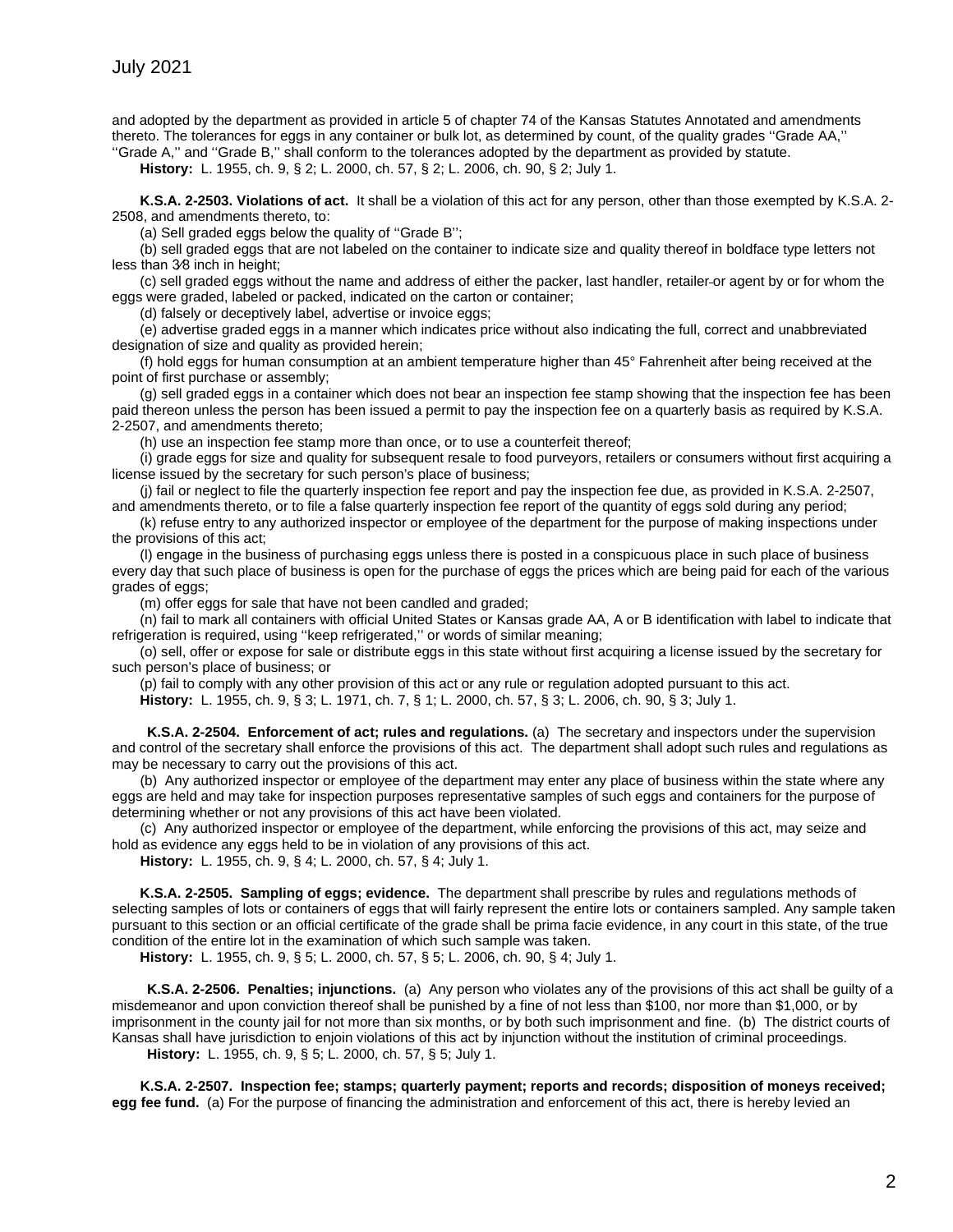inspection fee on all graded eggs sold, offered or exposed for sale or distributed to food purveyors or retailers at the rate of 3.5 mills for each dozen eggs. Such fee shall be paid by the last handler. The inspection fee shall be paid only once on the same quantity of eggs so long as such eggs remain in the eggs' original container or have been repackaged in accordance with this act and are graded higher than grade B.

(b) The secretary shall provide inspection fee stamps for sale to persons requesting such stamps. The price of such inspection fee stamps shall include the printing and mailing costs thereof. Such inspection fee stamps shall also serve as a label indicating size and quality in boldface type letters not less than 3/8 inch in height.

(c) Persons desiring to report and pay the inspection fee quarterly, in lieu of using such inspection fee stamps, may make application to the secretary for a permit to pay the inspection fee quarterly, except that in no event shall the inspection fee for any quarter be less than \$15. The secretary may grant the permit if the applicant agrees to keep such records and make such report as may be necessary to indicate accurately the quantity of eggs sold on which the inspection fee is due, and if the applicant agrees to grant the secretary permission to verify the statement of quantity of eggs sold. The report shall be filed in the office of the secretary, and shall be due and payable on the first day of October, January, April and July for the previous three months. If the report is not filed and the inspection fee is not paid within 30 days after the due date, or if the report of quantity is false, the secretary may revoke the permit. In addition to the inspection fee there may be assessed against the permit holder a penalty of \$5 per day for each day the inspection fee remains unpaid after the 30-day period has expired. Such records of quantity sold shall be held for a period of three years.

(d) If the department finds that the fees specified in this section are providing more funds than necessary for the administration of this act, the department may reduce the above-mentioned fee pursuant to rules and regulations adopted by the secretary. The secretary may increase such fee when necessary, pursuant to rules and regulations adopted by the secretary, except that such fee shall not exceed the rate specified in subsection (a). The secretary shall remit all moneys received by or for the secretary under article 25 of chapter 2 of the Kansas Statutes Annotated, and amendments thereto, to the state treasurer in accordance with the provision of K.S.A.  $75-4215$ , and amendments thereto. Upon receipt of each such remittance, the state treasurer shall deposit the entire amount in the state treasury to the credit of the egg fee fund. All expenditures from such fund shall be made in accordance with appropriation acts upon warrants of the director of accounts and reports issued pursuant to vouchers approved by the secretary of agriculture or by a person or persons designated by the secretary.

**History:** L. 1955, ch. 9, § 7; L. 1971, ch. 7, § 2; L. 1973, ch. 2, § 10; L. 1979, ch. 10, § 1; L. 2000, ch. 57, § 7; L. 2001, ch. 5, § 19; L. 2006, ch. 90, § 5; L. 2021, ch. 79, § 1; July 1.

**K.S.A. 2-2508. Licensure of place of business, fee, exemptions; record retention.** (a) Any person selling, offering or exposing for sale or distributing or grading eggs in this state shall first obtain a license for such person's place of business from the secretary. A written application for such license or a renewal of such license shall be made on a form supplied by the secretary and shall include payment of an annual license fee to be set by rules and regulations adopted by the secretary, except that such license fee shall not exceed \$25. Each license shall expire on December 31 of the year in which issued. Licenses shall not be transferable and shall be posted conspicuously at the place of business for which the license was issued so that the license may be seen by the public and by inspectors of the department of agriculture at any time during business hours. Before any license is renewed, the previous year's licensing fees and, when applicable, inspection fees shall be paid. Any person selling eggs without the required license shall be subject to having the eggs removed from sale until a license is obtained.

(b) Retailers and food purveyors shall be exempt from the licensing fee requirement of subsection (a), but shall be subject to all other requirements of the Kansas egg law.

(c) Licensees and any person required to be licensed under the provisions of this act shall keep and retain for three years such records required to verify the quantity of eggs bought, sold, offered for sale or distributed in this state. Such records shall be available for inspection by the

secretary at all reasonable times.

(d) (1) A producer of eggs when selling ungraded eggs of the producer's own flock production is exempted from the provisions of this act if:

(A) The producer owns 50 or fewer hens; or

(B) (i) The producer owns more than 50 hens but fewer than 250 hens;

(ii) eggs are washed and clean;

(iii) eggs are prepackaged and labeled as ungraded with the name and address of the producer;

(iv) cartons are not reused unless all brand markings and other identification is obliterated and the carton is free of foreign material;

(v) sales are to consumers only; and

(vi) eggs are maintained at a temperature of 45° Fahrenheit or below.

(2) If such producer desires to sell graded eggs, the producer shall be permitted to do so if in compliance with this act. **History:** L. 1955, ch. 9, § 8; L. 1971, ch. 7, § 3; L. 2000, ch. 57, § 8; L. 2006, ch. 90, § 6; July 1.

**K.S.A. 2-2509. Container labeling requirements**. (a) Each container of eggs shall be labeled with the following information:

(1) The size and quality of eggs which shall be printed in boldface type letters not less than 3⁄8 inch in height;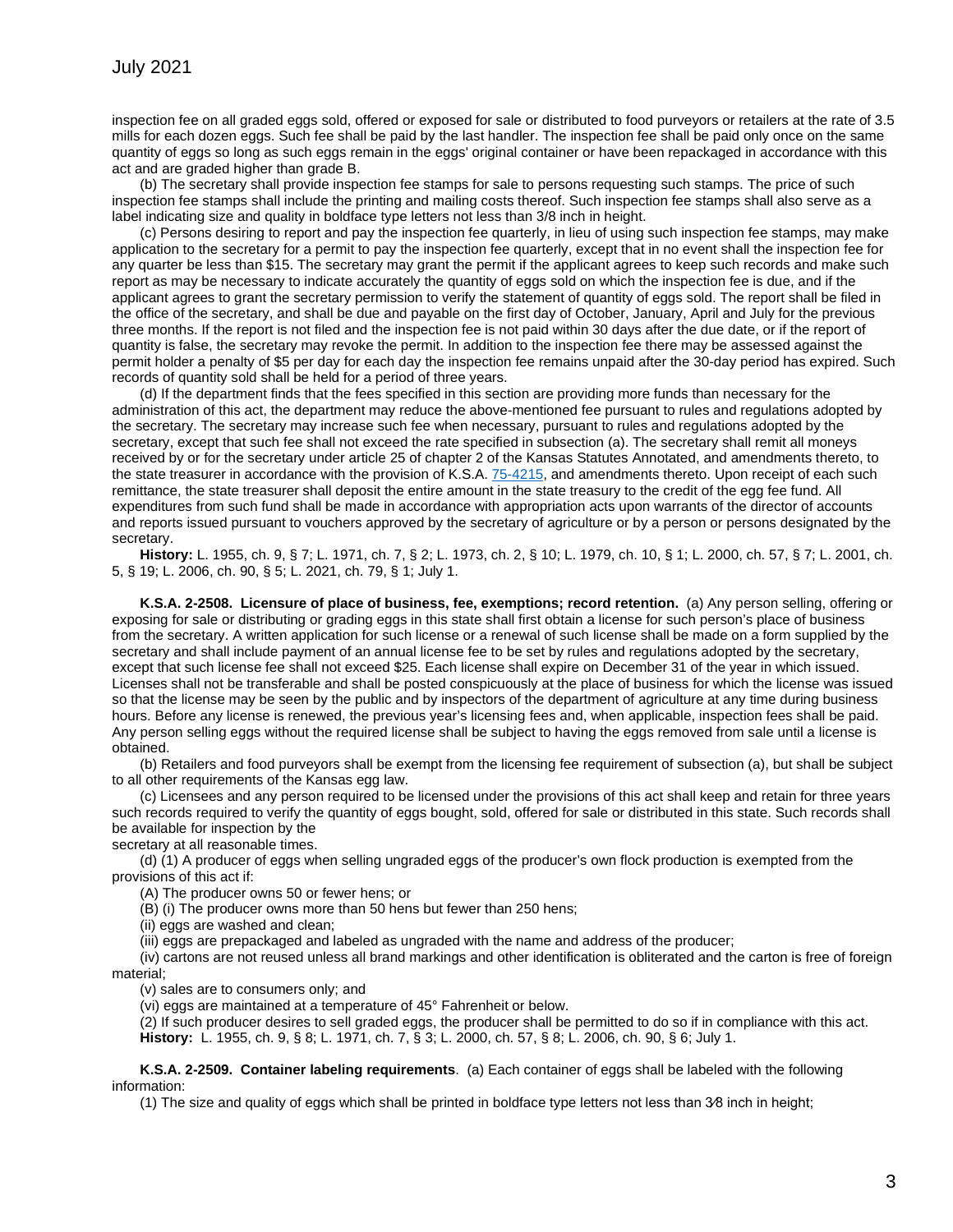(2) the identity of the eggs;

(3) name and address of either the packer, the person for whom the eggs are packed or the retailer if the eggs have been repacked;

(4) the pack date;

(5) safe handling instructions, which shall include the statements:

(A) ''Keep refrigerated at or below 45° Fahrenheit,'' which shall be printed on the outside of the carton; and

(B) ''to prevent illness from bacteria: Keep eggs refrigerated, cook eggs until yolks are firm, and cook foods containing eggs thoroughly,'' which may be printed either on the outside or the inside of the carton; and

(6) the expiration date which shall be preceded by ''exp,'' ''sell by,'' ''use by'' or similar language.

(b) Such information shall be printed in English, be clearly and conspicuously placed on the outside of the carton except as otherwise provided in this section, and not be false or misleading.

(c) The provisions of this section shall be part of and supplemental to the Kansas egg law.

**History:** L. 2006, ch. 90, § 7; July 1.

**K.S.A. 2-2510. Repacking by retailers, requirements; grounds for loss of privilege.** (a) A retailer may

repackage eggs, including dirty eggs or eggs from containers with broken eggs, located in a store as long as the following requirements are met:

(1) The eggs do not pose a health risk;

(2) the eggs are not subject to an embargo issued by the secretary;

(3) the eggs have not previously been repackaged;

(4) the eggs remain subject to inspection and the requirements of this act;

(5) no container with repackaged eggs is labeled with a declaration of enhanced quality or with any claim that did not appear on the original container;

(6) all eggs with undamaged shells are handled and repackaged employing good manufacturing practices under refrigerated conditions in accordance with United States food and drug administration regulations;

(7) all damaged containers and packaging material identified with the United States department of agriculture grade shield are destroyed;

(8) all damaged eggs are properly segregated to prevent human consumption; and

(9) the eggs satisfy the standards of subsection (b) or (c).

(b) Repackaged eggs may be graded as grade B if the following standards are met:

(1) The eggs meet grade B requirements;

(2) all containers shall have the following labeling requirements printed on the outside of the carton:

(A) Grade B and size;

(B) a statement saying that the eggs have been repackaged by the retailer where the eggs are located;

(C) name and address of the retailer that repackaged the eggs;

(D) a statement containing the phrase, "Keep refrigerated at or below 45° Fahrenheit";

(E) the expiration date that is the earliest expiration date of the repackaged eggs; and

(F) an inspection fee stamp on the carton indicating that the inspection fee has been paid; and

(3) records must be kept and available for inspection on all eggs repackaged by the retailer.

(c) Repackaged eggs may be graded higher than grade B if undamaged eggs are placed only into containers that are already labeled with the same distributor and packer information, including the name, address, Kansas egg license number or United States department of agriculture plant number and packaging code.

(d) Retailers may lose the privilege to repackage eggs if:

(1) The retailer is found postdating repackaged eggs;

(2) the eggs do not meet grade B or higher standards; and

(3) the retailer has violated any other provision of this act.

(e) The provisions of this section shall be a part of and supplemental to the Kansas egg law.

**History:** L. 2006, ch. 90, § 8; L. 2018, ch. 14, § 1; L. 2021, ch. 79, § 2; July 1.

**K.S.A. 2-2511. Civil penalties for violations; order of secretary, appeal procedure.** (a) In addition to any other penalty provided by law, any person who violates any provision of this act, and amendments thereto, or any rules and regulations adopted thereunder, may incur a civil penalty of not less than \$100 nor more than \$500 for each such violation. In the case of a continuing violation, every day such violation continues may be deemed a separate violation.

(b) In determining the amount of the civil penalty, the following shall be taken into consideration: (1) The potential or actual harm, or both, caused by the violation;

(2) the nature and persistence of the violation;

- (3) the length of time over which the violation occurs;
- (4) compliance history;
- (5) any corrective actions taken; and

(6) any and all other relevant circumstances.

(c) All civil penalties assessed shall be due and payable within 10 days after written notice of assessment is served on the person, unless a longer period of time is granted by the secretary.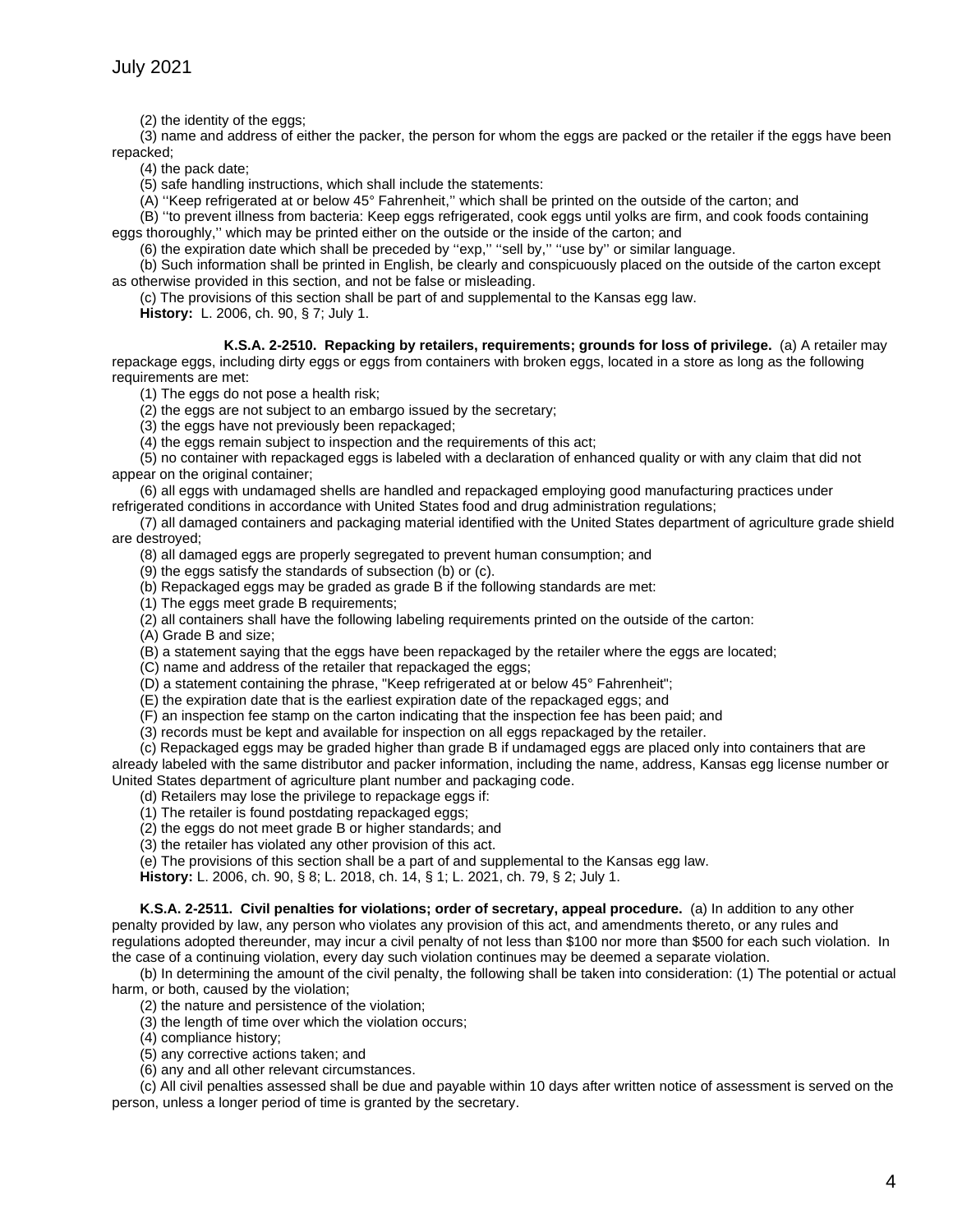(d) No civil penalty shall be imposed pursuant to this section except upon the written order of the secretary. Such order shall state the violation, the penalty to be imposed and the right of the person to appeal to the secretary. Any such person, within 20 days after notification, may make written request to the secretary for a hearing in accordance with the provisions of the Kansas administrative procedure act.

(e) Any person aggrieved by an order of the secretary made under this section may appeal such order to the district court in the manner provided by the Kansas judicial review act.

(f) An appeal to the district court or to an appellate court shall not stay the payment of the civil penalty.

(g) Any civil penalty recovered pursuant to the provisions of this section shall be remitted to the state treasurer in accordance with the provisions of K.S.A. 75-4215, and amendments thereto. Upon receipt of each such remittance, the state treasurer shall deposit the entire amount in the state treasury to the credit of the state general fund.

(h) The provisions of this section shall be part of and supplemental to the Kansas egg law.

History: L. 2006, ch. 90, § 9; July 1.

**History:** L. 2006, ch. 90, § 9; L. 2010, ch. 17, § 14; July 1.

**K.S.A. 2-2512. License denial, suspension, revocation or modification, grounds.** (a) The secretary may deny, suspend, revoke or modify the provisions of any license issued under this act, if the secretary finds, after notice and opportunity for a hearing are given in accordance with the provisions of the Kansas administrative procedure act, that the applicant, licensee or permit holder has:

(1) Been convicted of or pleaded guilty to a violation of the Kansas egg law, and amendments thereto, or been convicted of or pleaded guilty to a felony under the laws of this state or of the United States, if the department determines, after investigation, that such person has not been sufficiently rehabilitated to warrant the public trust;

(2) failed to comply with any provision or requirement of this act or any rule and regulation adopted thereunder, or any of the laws or rules and regulations of any other state or the United States relating to licensing or other provisions concerning eggs; or

(3) had any license, certificate or permit issued to the person under the Kansas egg law, and amendments thereto, or the egg laws of any other state revoked.

(b) The provisions of this section shall be part of and supplemental to the Kansas egg law.

**History:** L. 2006, ch. 90, § 10; L. 2010, ch. 60, § 5; July 1.

**K.S.A. 2-2513. Balut; refrigeration and labeling requirements.** (a) Balut must be refrigerated upon removal from incubation and maintained at a refrigerated temperature of 45° Fahrenheit, or less, while transported, stored or held for retail sale.

(b) Each container of balut shall be clearly and conspicuously labeled to inform the consumer that the product is an embryonated egg or such other term or phrase that is informative and not false or misleading.

(c) The provisions of this section shall be part of and supplemental to the Kansas egg law.

**History:** L. 2006, ch. 90, § 11; July 1.

**K.S.A. 74-568. State board of agriculture and secretary of the state board of agriculture abolished; transfer of powers and duties to the department of agriculture and secretary of agriculture.** (a) The state board of agriculture created by K.S.A. 74-503, and amendments thereto, and the office of the secretary of the state board of agriculture created by K.S.A. 74-503, and amendments thereto, are hereby abolished.

(b) Except as otherwise provided by this act, all of the powers, duties and functions of the existing state board of agriculture and the existing secretary of the state board of agriculture are hereby transferred to and conferred and imposed upon, the department of agriculture and the secretary of agriculture established by this act.

(c) Except as otherwise provided by this act, the department of agriculture and the secretary of agriculture established by this act shall be the successor in every way to the powers, duties and functions of the state board of agriculture and the secretary of agriculture in which the same were vested prior to the effective date of this act. Every act performed in the exercise of such powers, duties and functions by or under the authority of the department of agriculture or the secretary of agriculture established by this act shall be deemed to have the same force and effect as if performed by the state board of agriculture or the secretary of the state board of agriculture, respectively, in which such powers, duties and functions were vested prior to the effective date of this act.

(d) Except as otherwise provided by this act, whenever the state board of agriculture, or words of the like effect, is referred to or designated by a statute, contract or other document, such reference or designation shall be deemed to apply to the secretary of agriculture established by this act.

(e) Except as otherwise provided by this act, whenever the secretary of the state board of agriculture, or words of like effect, is referred to or designated by a statute, contract or other document, such reference or designation shall be deemed to apply to the secretary of agriculture established by this act.

(f) All rules and regulations of the state board of agriculture or the secretary of the state board of agriculture in existence on the effective date of this act shall continue to be effective and shall be deemed to be duly adopted rules and regulations of the secretary of agriculture by this act until revised amended or nullified pursuant to law.

(g) All rules and regulations of the division of water resources of the state board of agriculture or the chief engineer of the division of water resources of the state board of agriculture in existence on the effective date of this act shall continue to be